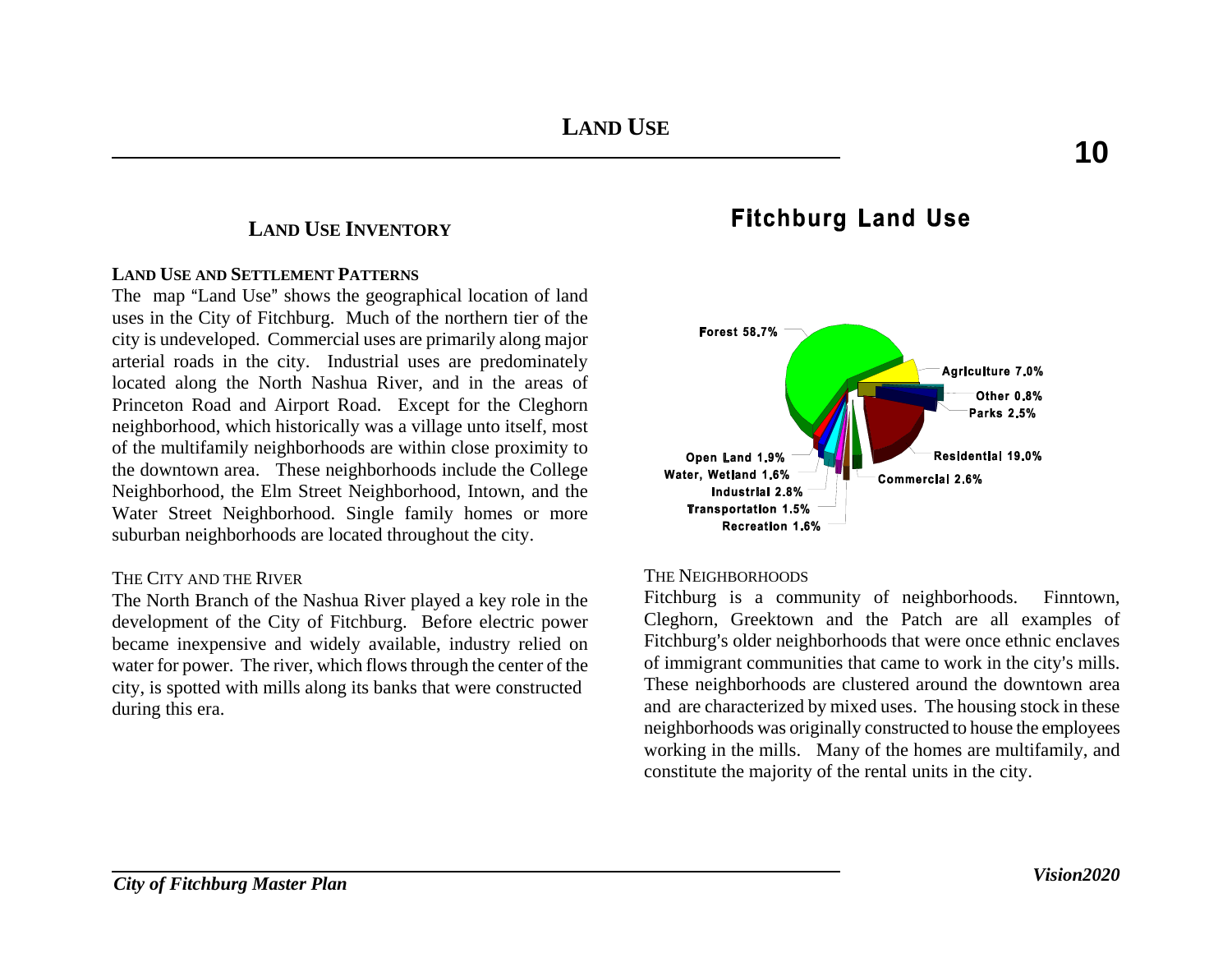**LAND USE**

## THE NEW SUBURBS

Much of the new residential growth in Fitchburg has occurred in the more suburban or rural sections of Fitchburg. Of 304 new homes which received occupancy permits between April of 1990 and October of 1997, 298 were single family homes. The location of these homes can be found on the map "New Single Family Homes." Of these, approximately 95% were located in the Rural Residential, Residence A1 and Residence A2 zoning districts. These zoning district are characterized by single family homes and are located around the periphery of the more densely settled center of the city.

## INTOWN FITCHBURG AND OTHER COMMERCIAL AREAS

Fitchburg has several concentrated areas of commercial activity including the downtown (Main Street), the John Fitch Highway, the Parkhill Plaza and the Twin Cities Plaza (which straddles the Fitchburg/ Leominster Line). Commercial uses can also be found on almost every arterial street in the city including South Street, Water Street, River Street, Westminster Street, Lunenburg Street and Summer Street.

Geographically located in the center of the City, Intown Fitchburg serves as the center for government activities. City Hall, the Post Office, the District Court House and the Federal Building are all located downtown. The downtown area, like most downtowns throughout the county, experienced a significant decline in economic activity with the advent of the mall and an increase in the reliance on the automobile after the 1950s. While the downtown has lost its role as the premiere retail center of the

region, a renewed effort is being made to make the downtown a prominent center of economic activity. In 1994, a nonprofit organization called Pride, Inc. commissioned the planning consultant Hyett-Palma, Inc. to prepare the Intown Fitchburg Economic Enhancement Strategy 1995. This plan aims at revitalizing Intown Fitchburg and is currently being implemented by Fitchburg by Design, a nonprofit organization dedicated to improving the conditions of the downtown.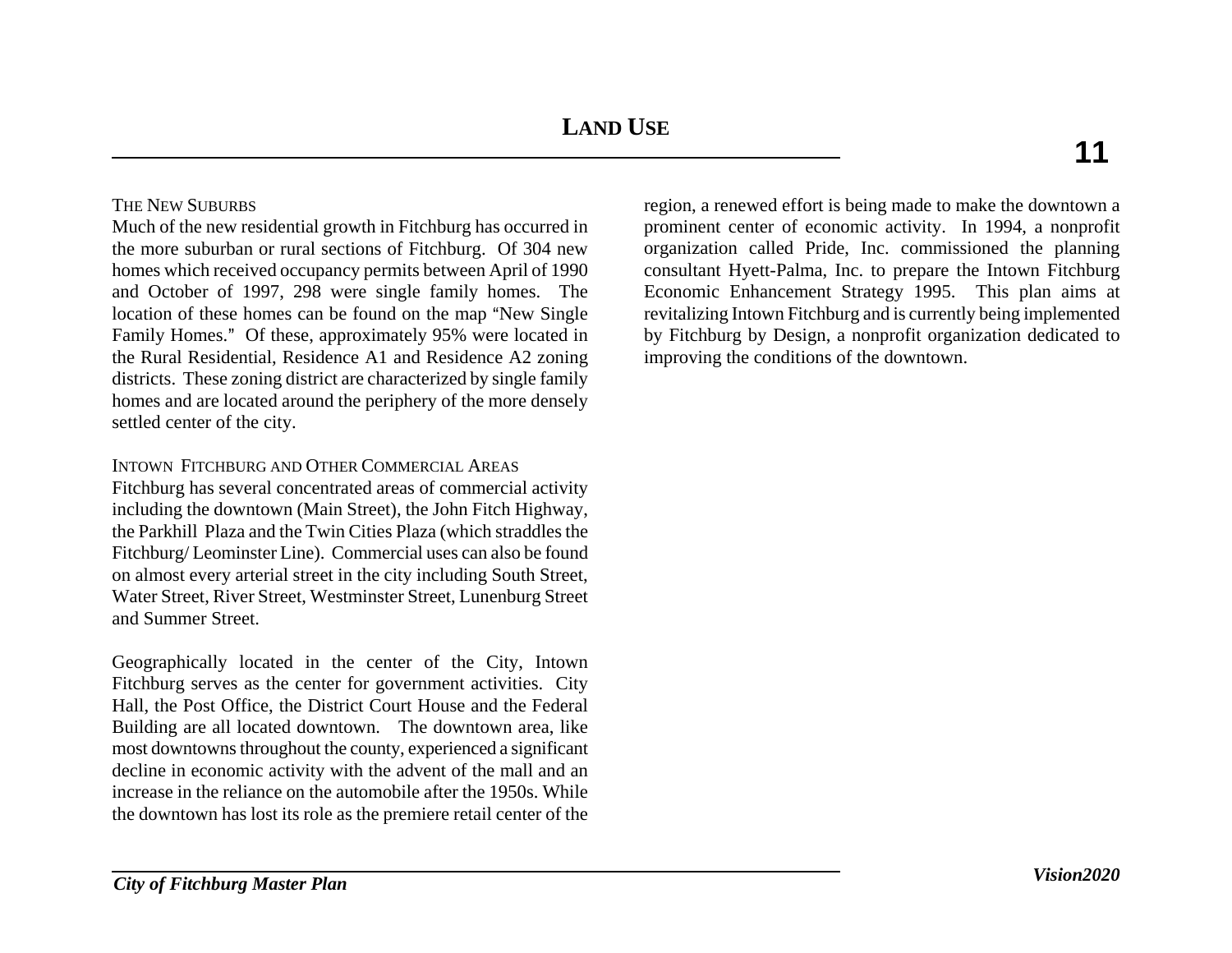## BLACK BEAR COUNTRY

While Fitchburg is viewed primarily as an urban community, the majority of land area in the city is in reality rural. Remarkably, of 17,999 acres of land in Fitchburg 12,170 acres (68%) are either forest, field or in agricultural use<sup>1</sup>. Vast areas of open space can be found in West Fitchburg and the northern half of the city. White tailed deer, beaver and even black bear and moose have been reported in the city. The majority of the city's undeveloped land is located in its northern section. This area has been largely undeveloped because of its hilly topography, its inaccessibility, and its lack of city sewer and water services.



Steep slopes and ledge characterize Fitchburg's undeveloped land.

 $<sup>1</sup>$ Mass GIS, 1985</sup>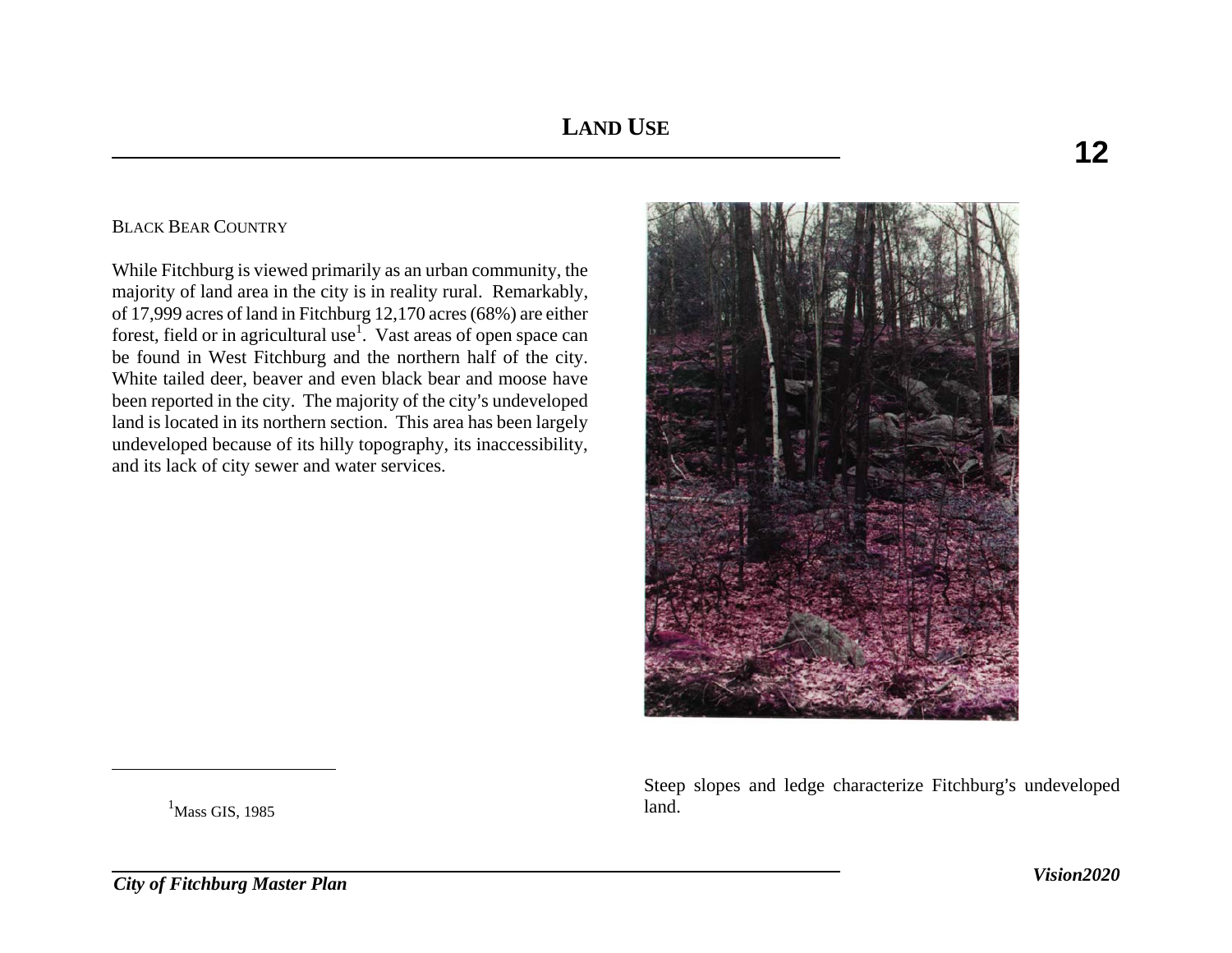In addition to forested areas of the city, there are still a number of working family farms in Fitchburg. According the data kept by the City Assessor's office, nearly 1500 acres of land are currently being used for agriculture in the city. This figure differs from that provided by Mass GIS due to methods of classifying some field and wooded land. During the Summer months two vibrant farm markets operate, supplying city residents with fresh and healthy produce. Farming in Fitchburg meets a local demand for fresh produce, provides local jobs, and provides tax revenues while requiring little in the way of city services.

The large areas of open space located in close proximity to the city's dense, urban center provide Fitchburg with a unique asset. Rollstone Hill and Parkhill Park are two of the green spaces located within the city's densest neighborhoods, and much of the land surrounding the Nashua remains undeveloped. Large tracks of undeveloped, sparsely populated land, such as those in northern Fitchburg and surrounding Oak Hill Country Club, are a short drive or bicycle ride from downtown.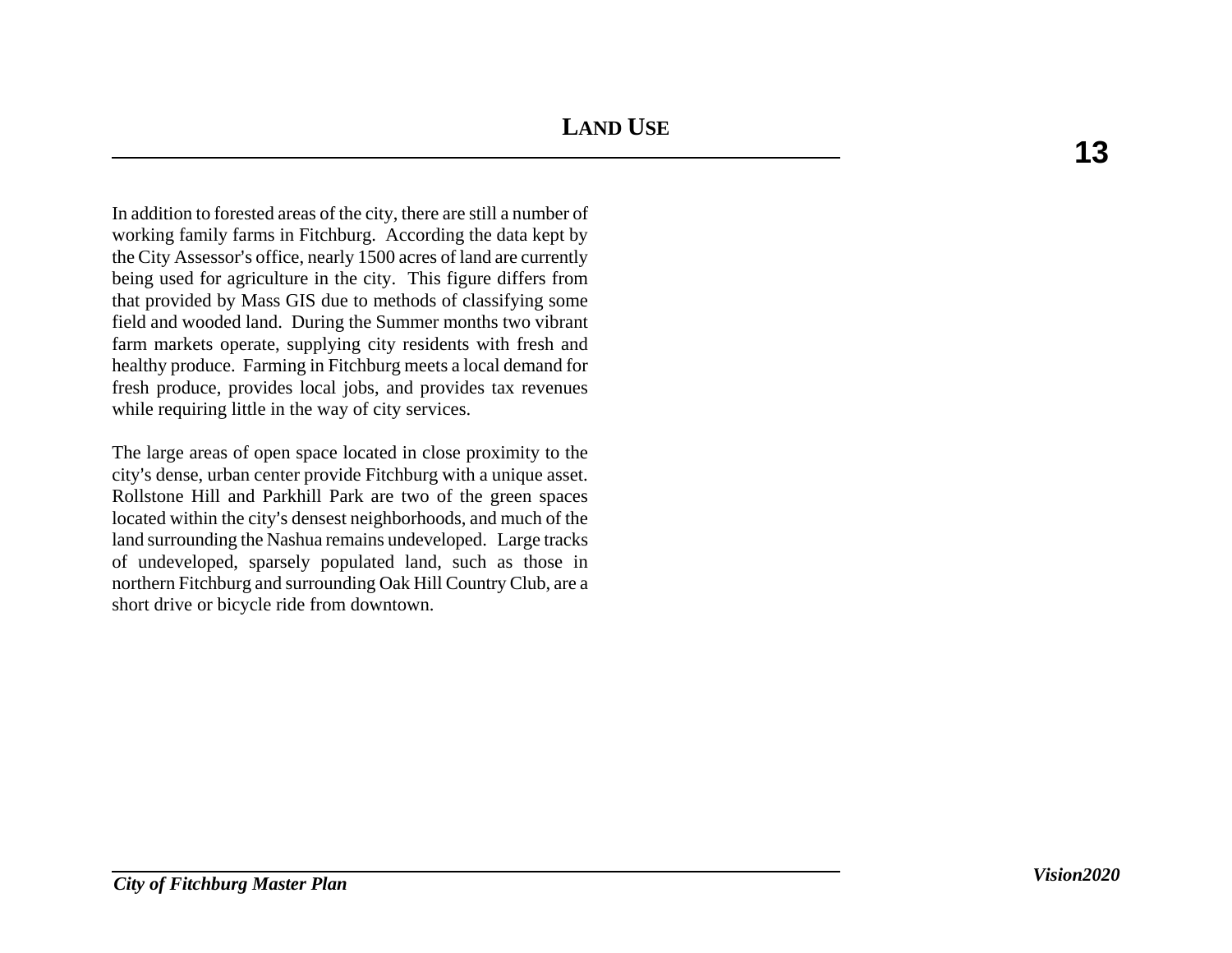## **Land Use Acreage Figures**

| Category       | <b>Acres</b> |  |  |  |
|----------------|--------------|--|--|--|
| Agriculture    | 1261         |  |  |  |
| Forest         | 10560        |  |  |  |
| Open Land      | 349          |  |  |  |
| Water, Wetland | 281          |  |  |  |
| Industrial     | 512          |  |  |  |
| Transportation | 272          |  |  |  |
| Recreation     | 281          |  |  |  |
| Commercial     | 473          |  |  |  |
| Residential    | 3415         |  |  |  |
| Parks          | 454          |  |  |  |
| Other          | 142          |  |  |  |
| TOTAL          | 18000        |  |  |  |

# **LAND USE REGULATIONS**

## THE ZONING ORDINANCE

The Fitchburg Zoning Ordinance was first adopted in 1945 and has been updated several times since. Like other zoning ordinances and bylaws in Massachusetts, the Fitchburg Zoning ordinance conforms to the Zoning Act, M.G.L., Chapter 40A. The Zoning Act is a type of Massachusetts General Law known as enabling legislation, which provides a framework for local ordinances and bylaws. A municipality cannot adopt a zoning amendment which conflicts with the Zoning Act.

There are 10 zoning districts designated in the Fitchburg Zoning Ordinance. The Fitchburg Zoning Map displays the zoning district boundaries. The Zoning Ordinance stipulates dimensional requirements and restrictions on uses for each zoning district. The Zoning Ordinance also regulates signs, provides use definitions, establishes zoning enforcement procedures, sets parking requirements and regulates other elements related to land use.

## NONCONFORMING LOTS

The map "Lots Nonconforming by Area" shows residential lots that do not conform to the minimum lot area requirement of the Fitchburg Zoning Ordinance. Most of these lots conformed to the lot area requirement in the past but were made "nonconforming" by a zoning change or the adoption of zoning in Fitchburg. A smaller number were given a variance from the Zoning Ordinance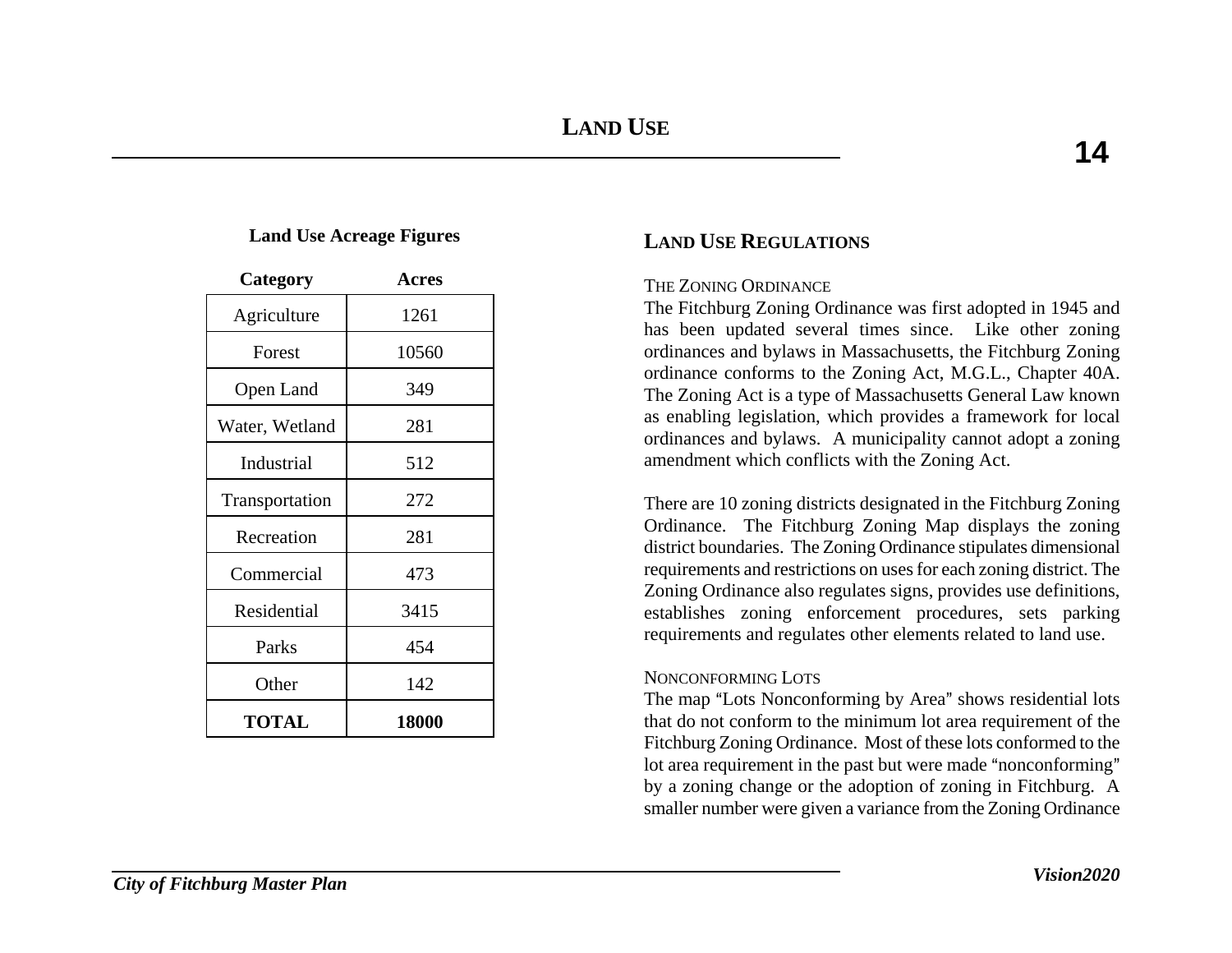by the Zoning Board of Appeals. Not included in this analysis are smaller lots which were approved through the Cluster or The chart attached to the map provides the percentage of lots that do not meet the minimum lot area requirement for each zoning district. Although only the lot area requirement was considered in this analysis, many of these lots probably do not conform to other dimensional requirements of the zoning ordinance such as



Many downtown homes are built on lots smaller than currently allowed by the city's zoning ordinance.

Planned Unit Development provisions in the Zoning Ordinance.

setback requirements because of their small size. As can be observed from the enclosed chart, the problem of nonconformity is most common in the dense RC district, and becomes less prevalent in each succeeding district. The large number of nonconforming lots is problematic. Although existing structures are exempt from zoning changes by the Zoning Act, a burden is placed on homeowners seeking to build an addition, garage, porch or other external alteration to their property because the Zoning Ordinance requires that a special permit from the Zoning Board of Appeals be issued for any alteration, enlargement, or reconstructed. In addition to the burden on the homeowner, this situation is a drain on the resources of the Zoning Board of Appeals.

## REDUCED AREA REQUIREMENTS WITH MUNICIPAL SEWER

A relatively unique feature in Fitchburg's Zoning Ordinance is the fact that minimum lot area requirement varies depending on whether or not a site is hooked up to municipal sewer. For example, in the Rural Residential Zoning District the minimum lot area requirement is 65,000 square feet if no municipal sewer is available and 30,000 square feet if municipal sewer is present. From an engineering standpoint this requirement makes sense; by requiring larger lots if a septic system is to be installed, the risk of the contamination of groundwater and drinking water supplies is reduced. This requirement also provides a substantial incentive for developers of large parcels of land to extend the City's sewer system at no cost to the city.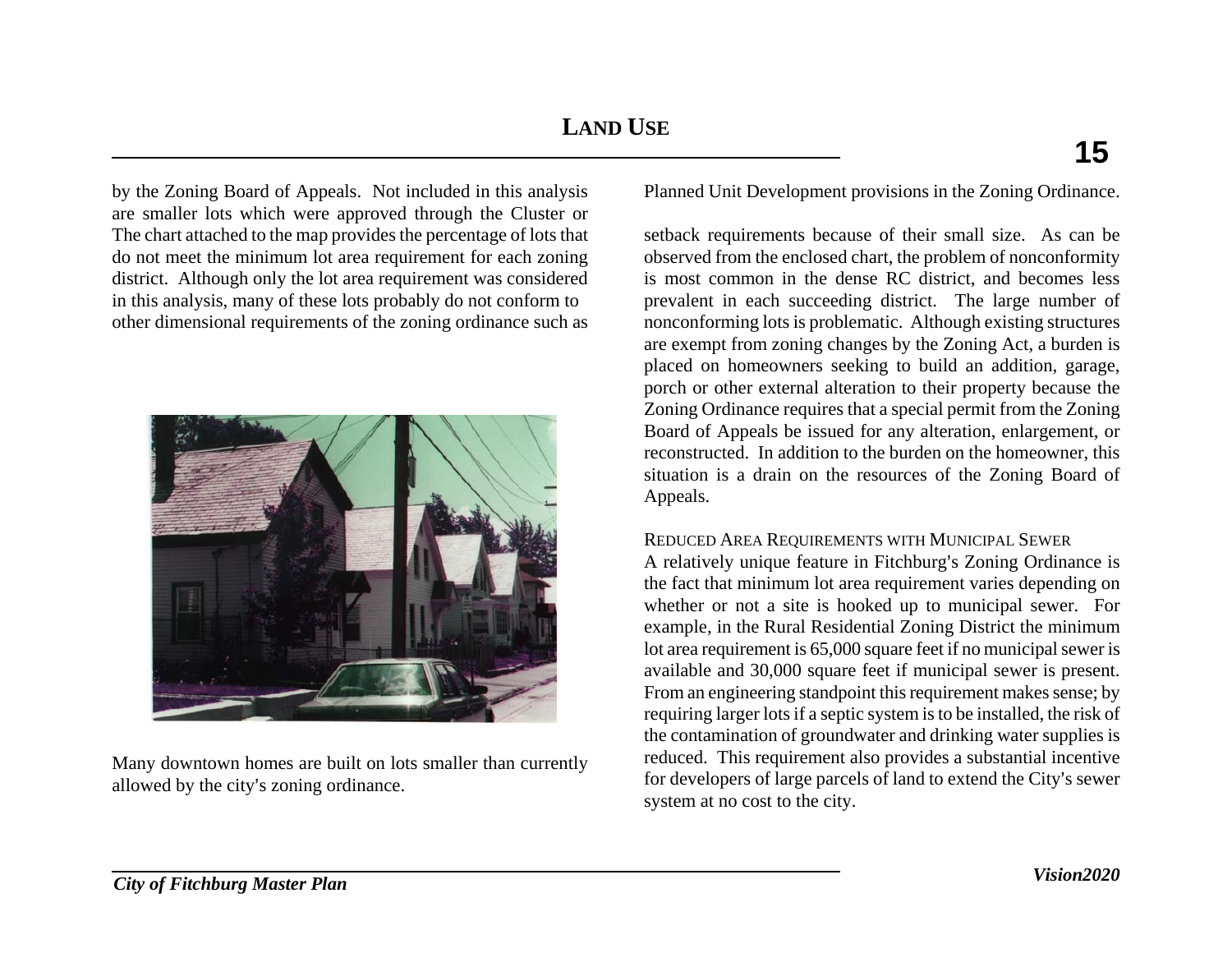**LAND USE**

By extending the sewer system the developer is rewarded by being allowed to develop more than twice the number of lots in the same area, thereby increasing project profitability. The city as a whole benefits as well, since it is generally recognized that municipal sewer systems are more "environmental friendly" than on-site septic systems, especially where soils are not conducive to septic systems. The importance of this incentive is further magnified because much of the recent residential development in Fitchburg has been concentrated in the more suburban parts of city, where there is a lack of infrastructure such as sewer lines to support new growth. Sewer line extensions were constructed at no cost to the city by the developers of virtually all of the residential subdivisions which have been constructed in Fitchburg in the last 10 years. Of 304 new homes which received occupancy permits between April of 1990 and October of 1997, 283 (93.1%) tied into the municipal sewer system.

It should be noted that many communities have chosen to discourage the expansion of municipal sewer systems as a method of restricting residential growth. The lack of municipal sewer limits growth by increasing the cost of development and by restricting development where soils are not suitable for on-site subsurface septic systems.

## **DENSITY**

The Zoning Ordinance regulates the number of dwelling units allowed in a structure in each zoning district. Single family homes are allowed in all residential zoning districts in Fitchburg. There are two zoning districts in Fitchburg where multifamily dwelling units are allowed. Two and three family homes are

allowed only in Residence B and Residence C districts where they are allowed by right. Residential structures with more than three units are allowed by right in the Residence C district, and by Special Permit from the Planning Board in the Residence B district. All residential development in commercial districts require Special Permits from the Planning Board. Residential uses are not allowed in the city's industrial districts.

Unlike many zoning ordinances, Fitchburg does not have a maximum Floor Area Ratio requirement. Floor Area Ratios limit density by establishing how many square feet of floor area can be constructed on a lot of a given size. In this way, adequate space can be assured for yards and off-street parking. Further, there is no direct restriction on the number of dwelling units that can be constructed. The number of dwelling units is indirectly limited by the height limitation, the number of parking spaces required and the size of the parcel. For example, on a 10,000 foot parcel in the Residence C district, a developer can build a four family home, but is prohibited from constructing two single family homes. This situation creates an economic incentive for the construction of multifamily houses, which have much lower rates of owner occupancy that single family homes. Neighborhoods with high rates of owner occupancy are generally more stable than those with a high percentage of investor-owned properties.

## USES ALLOWED BY SPECIAL PERMIT

The Zoning Ordinance's Table of Principal Uses identifies when special permits are required in zoning districts. The City Council, Planning Board, and Zoning Board of Appeals are all designated as special permit granting authorities as designated by: SP-C,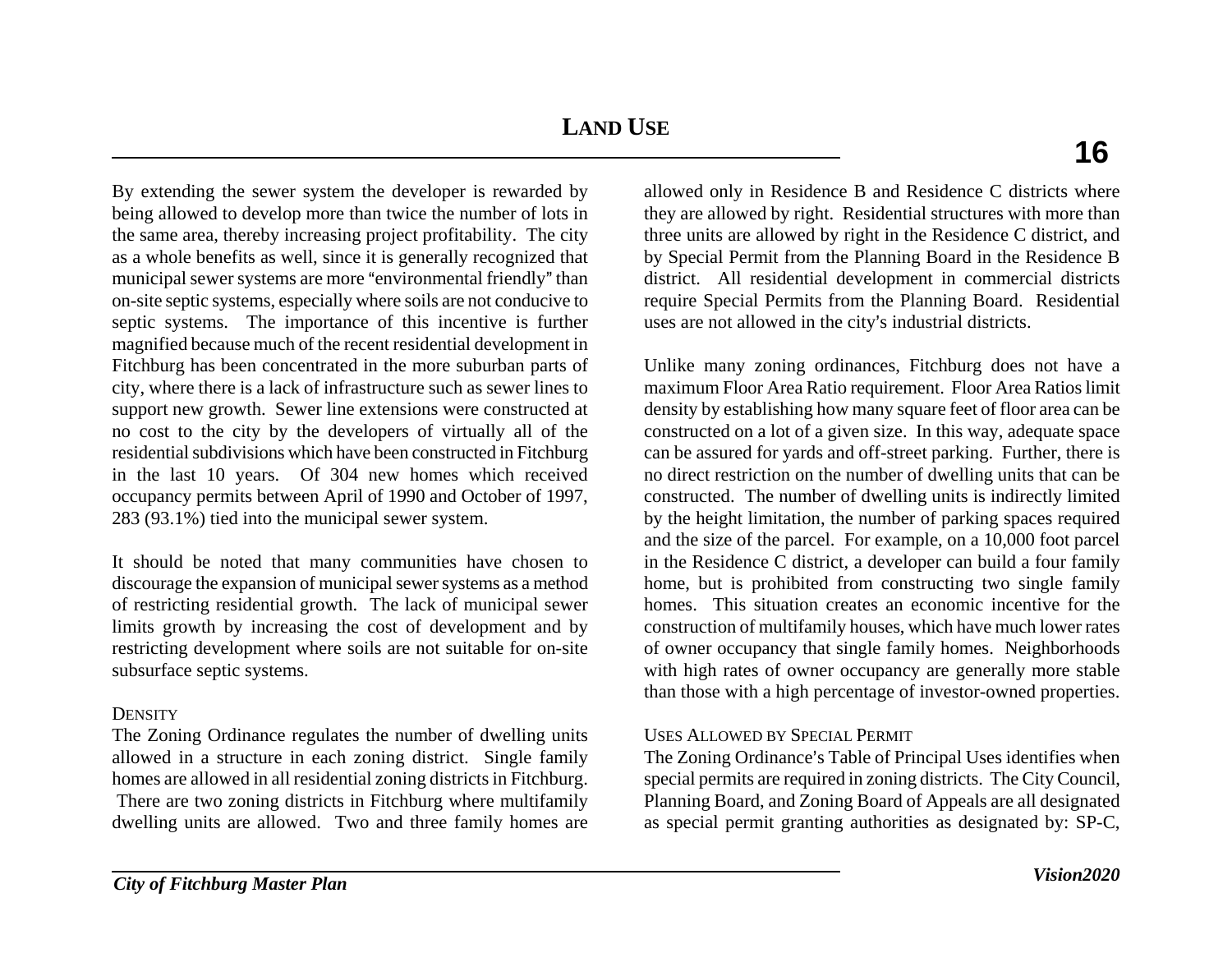City Council; SP-P, Planning Board; SP-A, Zoning Board of Appeals.

The Zoning Ordinance requires special permit granting authorities make mandatory findings prior to the issuance of a special permit that the proposed use:

- $\mathcal{C}$  Is in harmony with the purpose and intent of the zoning ordinance.
- C Will not be detrimental or injurious to the neighborhood in which it is to take place.
- C Is appropriate for the site in question.
- C Complies with all applicable requirements of the zoning ordinance.

Although these required findings provide the special permit granting authority with a general framework for determining whether to grant a special permit, more specific guidelines are not provided in the Fitchburg Zoning Ordinance or Special Permit Rules and Regulations.

More specific guidelines would provide a checklist to measure each special permit application. Guidelines would make it clear to the applicant, the decision makers and abutters what the parameters are of what should be approved and what should not. This would help prevent special permit granting authorities from making arbitrary and capricious decisions. For this reason, clear guidelines or standards are more desirable from the applicant's perspective and are therefore generally accepted as "business" friendly".

The city's Cluster Development Overlay District is a planning tool that is used to preserve large areas of continuous open space. The Cluster Development Special Permit, granted at the discretion of the Planning Board, allows the creation of smaller lots than those normally allowed in the zoning district, in exchange for the dedication of at least 30% of the total area of the subdivision as protected open space. This section of the zoning ordinance does not allow the creation of more lots in a cluster development than could be created in a standard subdivision, unless the Planning Board finds that the project exhibits superior design. The decrease in dimensional requirements provides a substantial cost savings for the developer by lowering the amount of infrastructure which must be installed, making the preservation of large amounts of land economically viable.

Like the Cluster Subdivision Special Permit, a special permit for a Planned Unit Development (PUD) may be granted by the Planning Board. The PUD allows a mix of housing options, open space, and commercial uses. The purpose of the ordinance is to encourage efficient development patterns, protect open space, and encourage mixed use development which will benefit the neighborhood. By streamlining the development process, the PUD is also a tool for redevelopment in declining urban areas.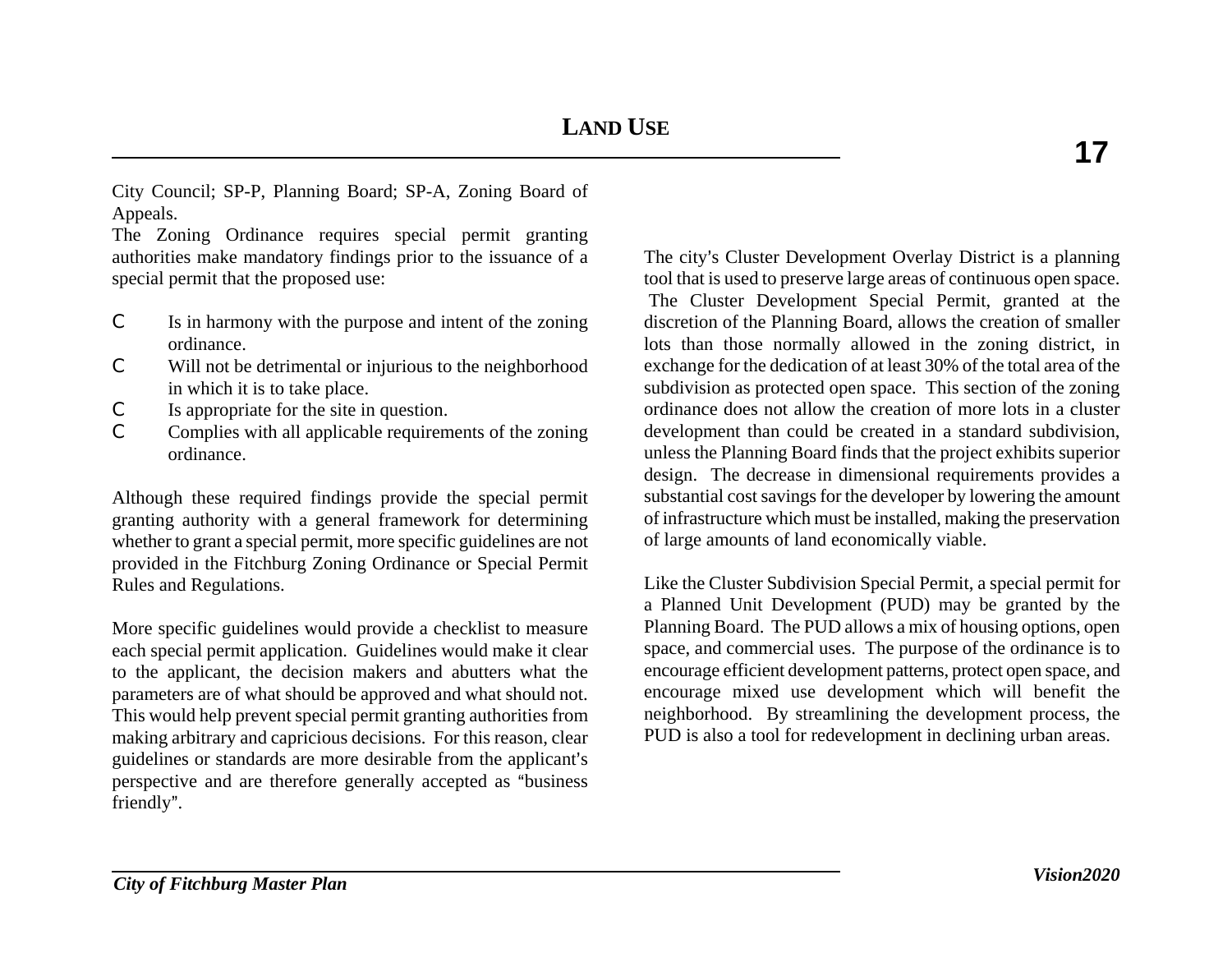## SITE PLAN REVIEW

Site Plan Review is a common regulation used to ensure that the design of new development will not have a detrimental impact on surrounding properties. It is used to integrate new development



Cluster subdivisions are incentives to preserve open space.

into the community. While most communities in the region have Site Plan Review, Fitchburg does not. A petition to implement Site Plan Review was filed with the City Council in the Spring of 1998.

## **WATERSHED PROTECTION**

One of Fitchburg's greatest assets is its abundant water supply. Although the adoption of a Watershed Protection District was recommended in 1988, the city has yet to adopt an ordinance or regulations that would protect the city's drinking water supplies. Over 6,700 acres of privately owned land are located within the watersheds of Fitchburg's reservoirs. The city is in the process of building a new filtration plant by the Lovell and Falulah Reservoirs. The U.S.E.P.A. recommends using both watershed protection and water supply treatment to protect the quality of municipal water supplies.

In addition to protecting reservoirs in Fitchburg, the city needs to protect reservoirs which it owns that are located in other towns. Fitchburg must work with the towns of Ashby, Ashburnham, Westminster, Princeton, and Hubbardston to protect its watersheds located in these towns.

## **DEVELOPMENT LIMITATIONS OVERLAY**

The map "Environmental Constraints" shows that much of the undeveloped land in Fitchburg is characterized by features which make building costly and difficult. Northern Fitchburg contains several reservoirs, and much of the land in the watersheds of these reservoirs is owned by the state and city for the purpose of protecting water quality. Numerous streams and wetlands cross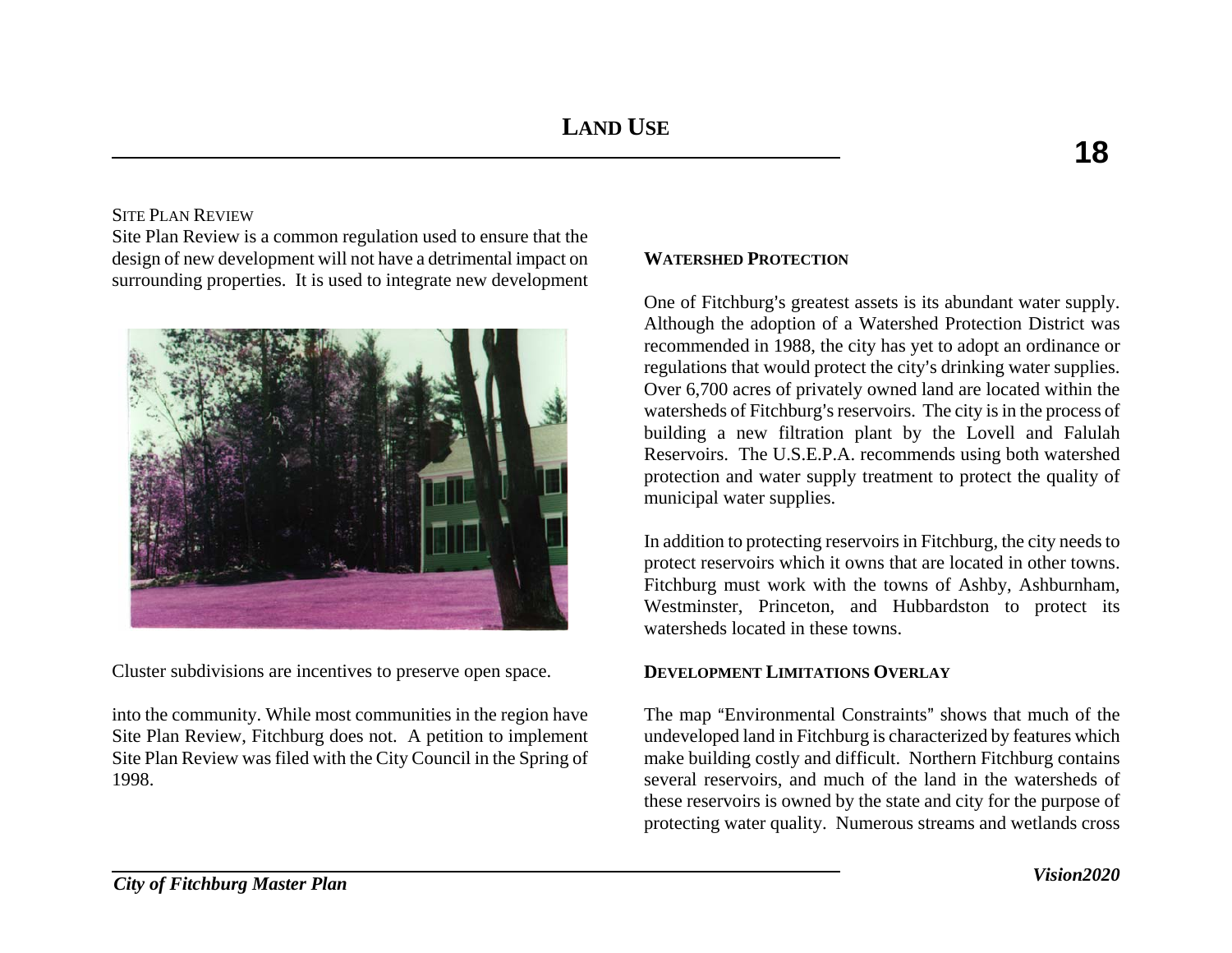the surface of the land. Besides being physical barriers to development, wetlands resource areas are protected by the Wetlands Protection Act, creating a permitting burden for the development of these sites. The rural areas of northern and western Fitchburg have rugged geology, with steep slopes and large areas of ledge being the dominant features. Water resources and geology also constrain development in the south-central area of the city, though to a lesser degree. There are several streams in this part of the city, and ledge is common. Despite these constraints, however, these areas have seen substantial residential development in recent years. The low cost of land in Fitchburg has sometimes made building on difficult sites economically viable.

The presence of the Nashua River constrains development and redevelopment in the areas on and near its banks. Due to historical development patterns, the areas adjacent to the Nashua contain most of Fitchburg's industrial land. While the city's historic mill complexes are exempt from the Rivers Protection Act, the presence of the flood plain and the permitting burden involved in working near a river makes these areas unattractive to businesses and developers. The city's largest retail area, the John Fitch Highway, was constructed in the flood plain of Baker Brook. Work in this area is therefore subject to the Wetlands Protection Act and Rivers Protection Act, and flooding of businesses and parking lots is common during wet weather.

## **THE BUILD-OUT ANALYSIS**

This component of the planning process considers city growth

potential based on the current zoning regulations and planning policy. This was accomplished by conducting a residential buildout analysis. The analysis utilized the city's physical constraints to development and current land uses. Maximum land use densities were projected under current residential zoning district regulations to provide an order of magnitude estimate of the number of additional housing units that can be accommodated in the city.

In summary, the build-out analysis provides one perspective of how the city might develop given continued residential growth over the next several decades. The build-out analysis can be a useful tool to consider the long-term implications of current land use policy and regulations. This can be considered and evaluated with the goals and objectives set forth in this plan.

## **Methodology**

The build-out was completed using the Fitchburg Geographic Information System. First, vacant parcels were selected in the residential zoning districts. Vacant parcels were identified by querying the assessors data base to identify those parcels with a total gross floor area of zero. The selection set was then multiplied by the constraint factor of 48%. The constraint factor was calculated based on an analysis of densities of past development projects over the last fifteen years.

The second step in the process was to determine the build-out for those parcels that are partially developed and have additional development capacity (ie. one house on a 50 acre lot). This was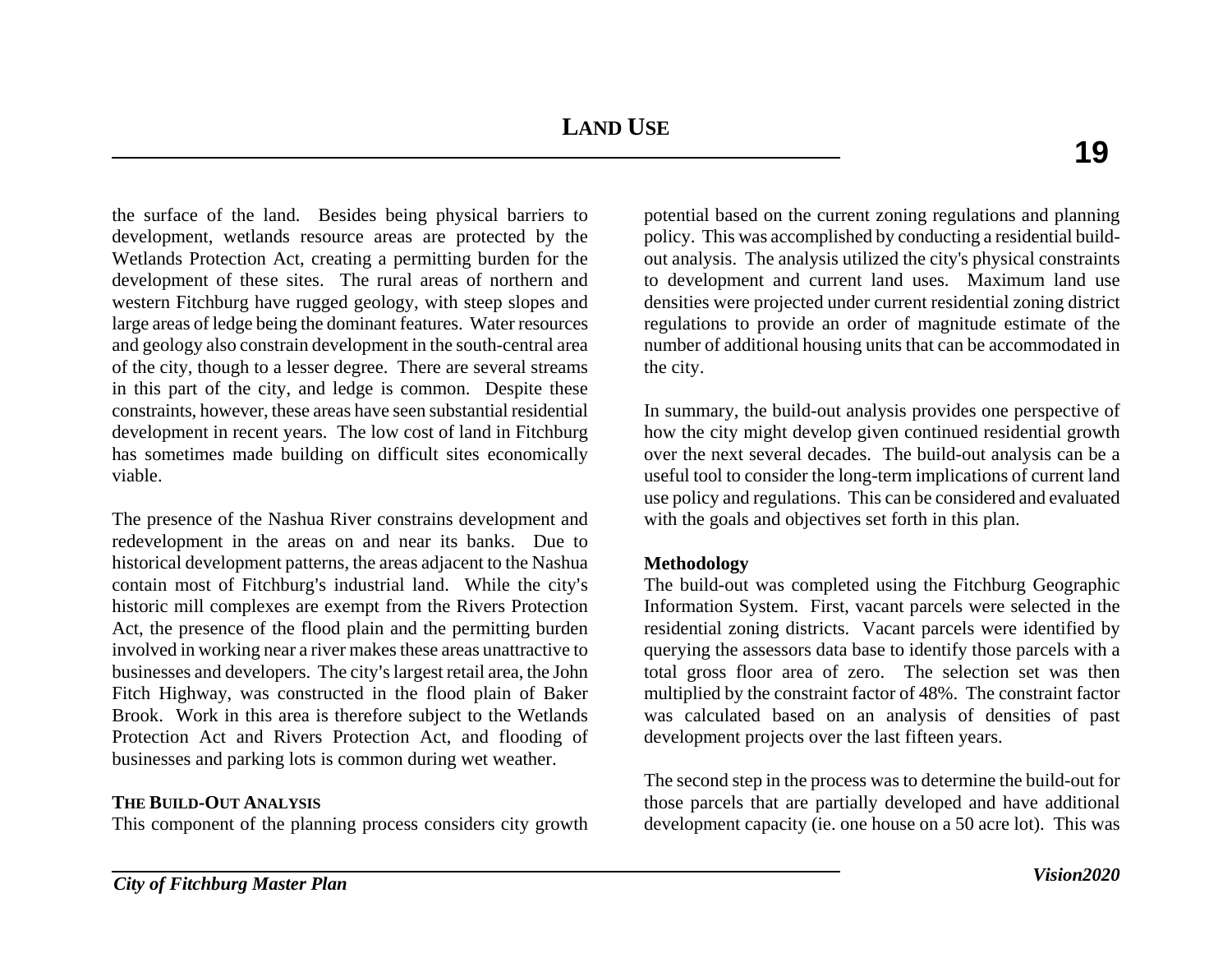done by selecting parcels that have an area greater than twice the lot area requirement for each residential zoning district. The minimum lot area requirement was subtracted to determine the amount of net vacant land. The resulting amount of net vacant land for each parcel was then multiplied by the constraint factor of 48%.

The last step in the process was to determine the build-out for parcels that are vacant but do not comply with the minimum lot area requirement of the zoning ordinance. Although these parcels are noncomplying, section five of the Zoning Act grandfathers residential lots from minimum lot area requirements (certain restrictions apply). To select vacant non-complying lots, vacant residential lots were selected that have a minimum lot area greater than one third of the minimum lot area requirement for each residential zoning district. After the vacant non-conforming lots are selected, they are multiplied by the constraint factor of 48%.

The following assumptions were made in calculating the Build-Out analysis.

- 1. 52% discounted for roads and utilities, steep slopes, wetlands and water ways, and inefficient lot configurations.
- 2. Sewer services will be available as needed.
- 3 Permanently protected open space was omitted from the build-out. This category of land includes land under Agricultural Conservation Restrictions, Conservation Commission land, parks, land with conservation easements, watershed land, and Audubon Society land.
- 4. All other current zoning ordinance requirements would remain, such as height limits and parking requirements, where applicable. Zoning districts would remain the same. Land area available for development excludes floodways and wetlands (State and locallyregulated), as per the zoning ordinance.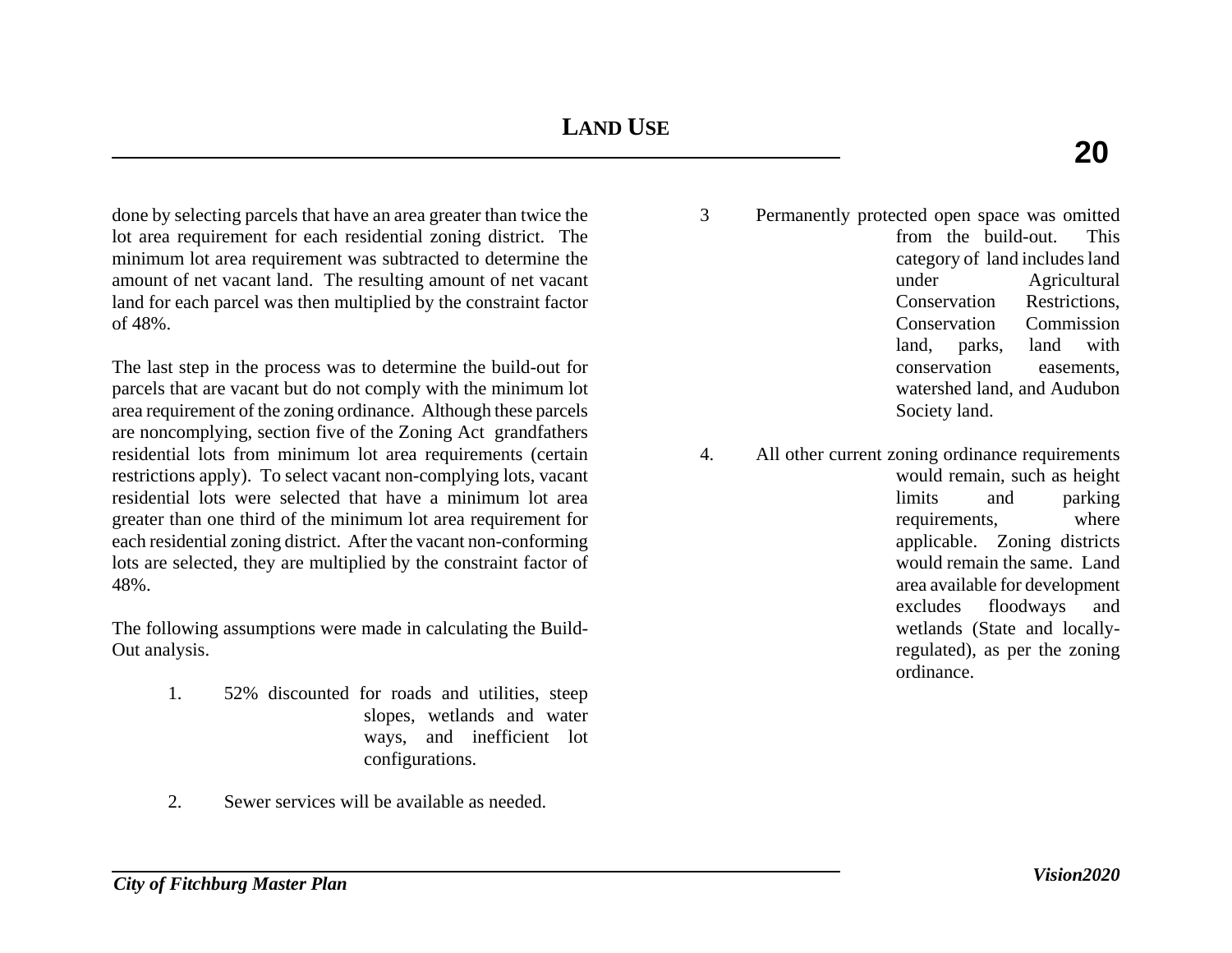| <b>Estimated Build-Out for City of Fitchburg</b> |                                                              |                     |                        |                               |             |  |  |
|--------------------------------------------------|--------------------------------------------------------------|---------------------|------------------------|-------------------------------|-------------|--|--|
| Census<br>Tract                                  | Approximate Location of Census Tract                         | <b>Current Lots</b> | <b>Additional Lots</b> | <b>Total Lots at Buildout</b> | % Built Out |  |  |
| 7101                                             | South-east Fitchburg, east of the River, to Lunenburg Street | 932                 | 84                     | 1016                          | 91.7%       |  |  |
| 7102                                             | South-Central Fitchburg                                      | 1919                | 1792                   | 3711                          | 51.7%       |  |  |
| 7103                                             | West Fitchburg                                               | 968                 | 1657                   | 2625                          | 36.9%       |  |  |
| 7104                                             | <b>Upper Cleghorn</b>                                        | 697                 | 108                    | 805                           | 86.6%       |  |  |
| 7105                                             | Lower Cleghorn                                               | 632                 | 119                    | 751                           | 84.2%       |  |  |
| 7106                                             | The South Side                                               | 1689                | 517                    | 2206                          | 76.6%       |  |  |
| 7107                                             | Downtown, from Lower Main Street to Academy Street           | 200                 | 38                     | 238                           | 84.0%       |  |  |
| 7108                                             | The College Neighborhood, Intown north of Academy Street     | 1067                | 586                    | 1653                          | 64.5%       |  |  |
| 7109                                             | <b>Fitchburg State College</b>                               | 5                   | 11                     | 16                            | 31.3%       |  |  |
| 7110                                             | South of Pearl Street, North of Lunenburg Street             | 752                 | 151                    | 903                           | 83.3%       |  |  |
| 7111                                             | Northern Fitchburg                                           | 1382                | 3895                   | 5277                          | 26.2%       |  |  |
| Total                                            |                                                              | 10,243              | 8958                   | 19,201                        | 53.3%       |  |  |

Total

The Estimated Build-out table provides information on the number of homes which have been built in each Census Tract, and compares that to the total number of homes which could be constructed in that area. The figures under the heading "Current Lots" represent the number of existing homes in each zoning district. The column "Additional Lots" represents the number of new house lots which could be created in each tract, given current zoning requirements and environmental constraints.

 $21$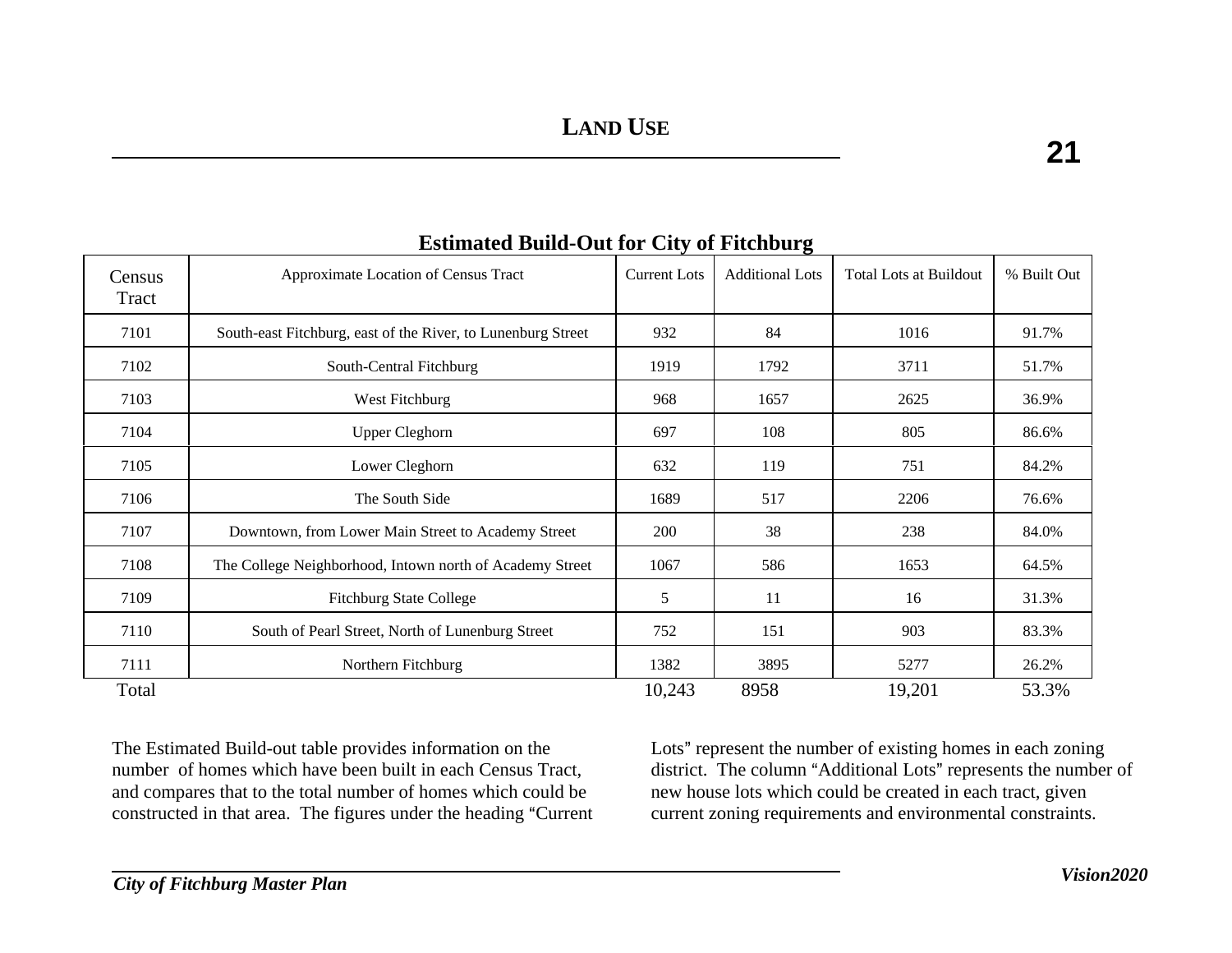The column "Total Lots at Buildout" was calculated by adding the number of existing homes to the number of additional lots. "Percent Built Out" represents the percentage of the total which has been built. A higher figure represents a more built up area, while a lower percentage denotes a more rural area with large amounts of open space which could be converted to housing. These figures become important for generating other growth related parameters.

## **THE FITCHBURG GEOGRAPHIC INFORMATION SYSTEM**

Since 1989 the Fitchburg Office of the Planning Coordinator has been developing a Geographical Information System (GIS).

 The GIS is a computer system that is used for mapping and for spatial analysis. Property lines, roadways, wetlands, railroad tracks, water bodies, and building footprints are just some of the coverages or map layers that are contained on the GIS. The parcel coverage, which shows property lines in the city, is linked to the city assessor's database, allowing otherwise complex queries to made about land use, ownership, property dimensions, land value, and any other data contained in the Assessor's database.

The GIS, which was used extensively for the development of this master plan and other strategic plans done in the city, is an invaluable tool. It has proven to be extremely useful in assisting city planners and other city officials in the development of land use policy. Fitchburg, which was one of the first communities in the state to start a GIS program, is now recognized as one of the leaders in municipal GIS.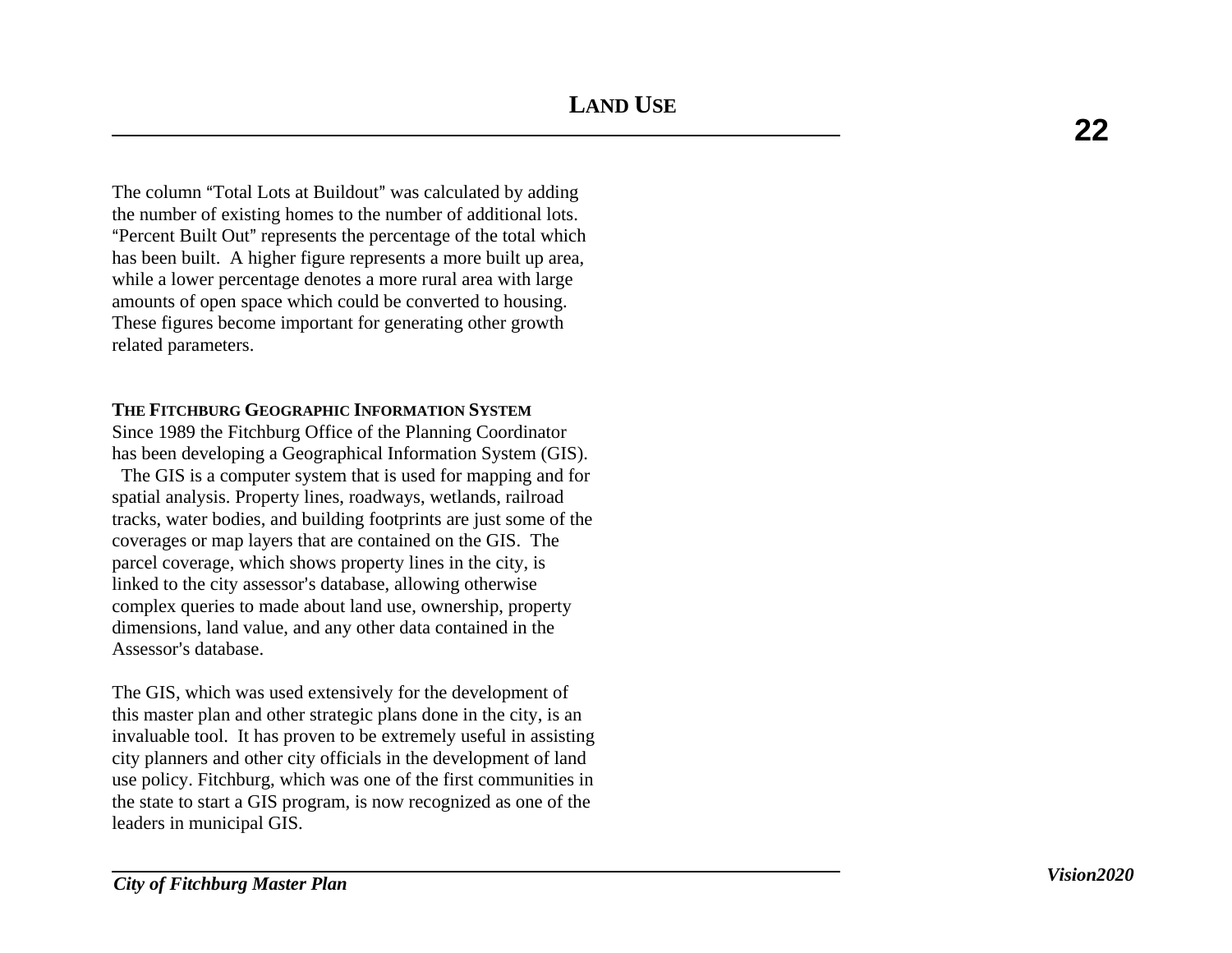# **LAND USE GOALS AND OBJECTIVES**

Promote land uses which maintain and enhance the essential historic and neighborhood character of the City of Fitchburg, particularly the strong downtown and neighborhood centers, stable residential neighborhoods, watershed lands, woodlots and other important open spaces. This includes new construction and historic preservation and adaptive reuse of buildings and sites that complements Fitchburg's historic patterns and natural landscape and creation of new economic opportunities that "fit" Fitchburg.

## **Objectives:**

- Support the downtown as the center for governmental and cultural activity for the city and as the location for community economic activity that focuses on retailing, personal services, restaurants and office uses.
- Preserve regional and local historic features by identifying adaptive uses that maintain or enhance their character and place in Fitchburg's history .
- ! Identify, manage and protect significant environmental resources using imaginative, cost effective, equitable and multi-sector approaches.
- ! Accommodate new housing stock in areas of the city where site character, access and infrastructure can accommodate such uses while preserving natural resources.
- Strengthen the economic vitality of potential neighborhood service centers. Include provisions for neighborhood gatherings which foster a sense of place.
- Identify infill opportunities in the city to improve commercial/neighborhood corridors.
- Provide options for land resource management including mixed-use developments and open space preservation.
- Develop specific guidelines to analyze the fiscal impact of land use conversion on municipal services and education costs.
- ! Evaluate the compliance of proposed land use changes with the goals of the master plan and with their contribution to long-term fiscal goals.
- ! Consider the development of design guidelines to ensure commercial development contributes to the city- and avoids the creation of commercial blight.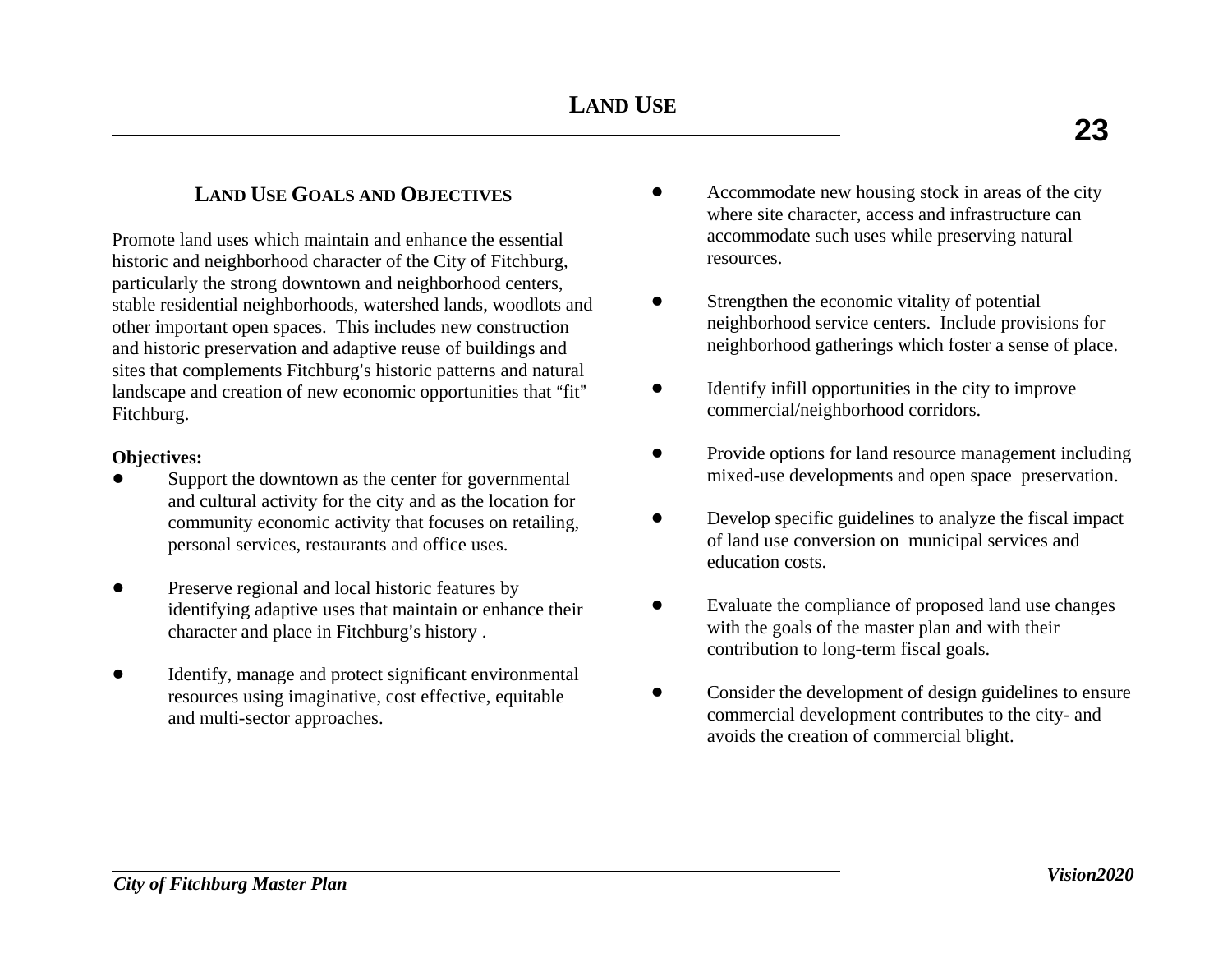## **City Character Goal**

Maintain and enhance the existing character of the City of Fitchburg. Protect existing land uses, historic structures, landscapes and environmental features which define this character. Promote carefully planned new construction that adds to the existing character of the city.

## **Objectives:**

- ! Understand and assess the visual and cultural resources that are critical to the character of the city.
- ! Tailor innovative techniques for implementing the land use policies of the master plan to preserve the visual character of Fitchburg and preserve its key cultural resources while accommodating the growth of economic land uses.
- Promote economic development that is visually compatible with the residential character of the neighborhoods.
- Provide community decision-makers with innovative zoning and site planning tools that facilitate economic use of key parcels while maintaining the essential character of the community.
- ! Coordinate efforts among all city departments, boards and committees that deal with growth, redevelopment management, and visual character issues. Articulate design review standards relating to the current

community character which can be consistently and equitably administered.

- Appropriately manage historic areas to provide flexibility in reuse that encourages sensitive site improvements and appropriate economic development.
- ! Agriculture, identified as active farmlands, prime and significant agricultural soils and agribusiness, and important large tract of forest lands should be preserved using creative land management opportunities available under state enabling legislation related to transfer and purchase of development rights, incentive zoning and agricultural real estate tax benefits.
- Encourage the use of non-governmental approaches, such as historic preservation trusts, to preserve the historic character of Fitchburg.
- Preserve the city's key resources based on the development and use of an inventory and analysis of the physical and cultural features of the town.
- Implement a coordinated, comprehensive plan of development and conservation to achieve a vibrant 21<sup>st</sup> Century city with a mutually supportive balance of land uses - neighborhoods, business, civic facilities, natural and cultural resources.
- ! Administer the land use plan in a fashion that is user friendly and accessible to the public.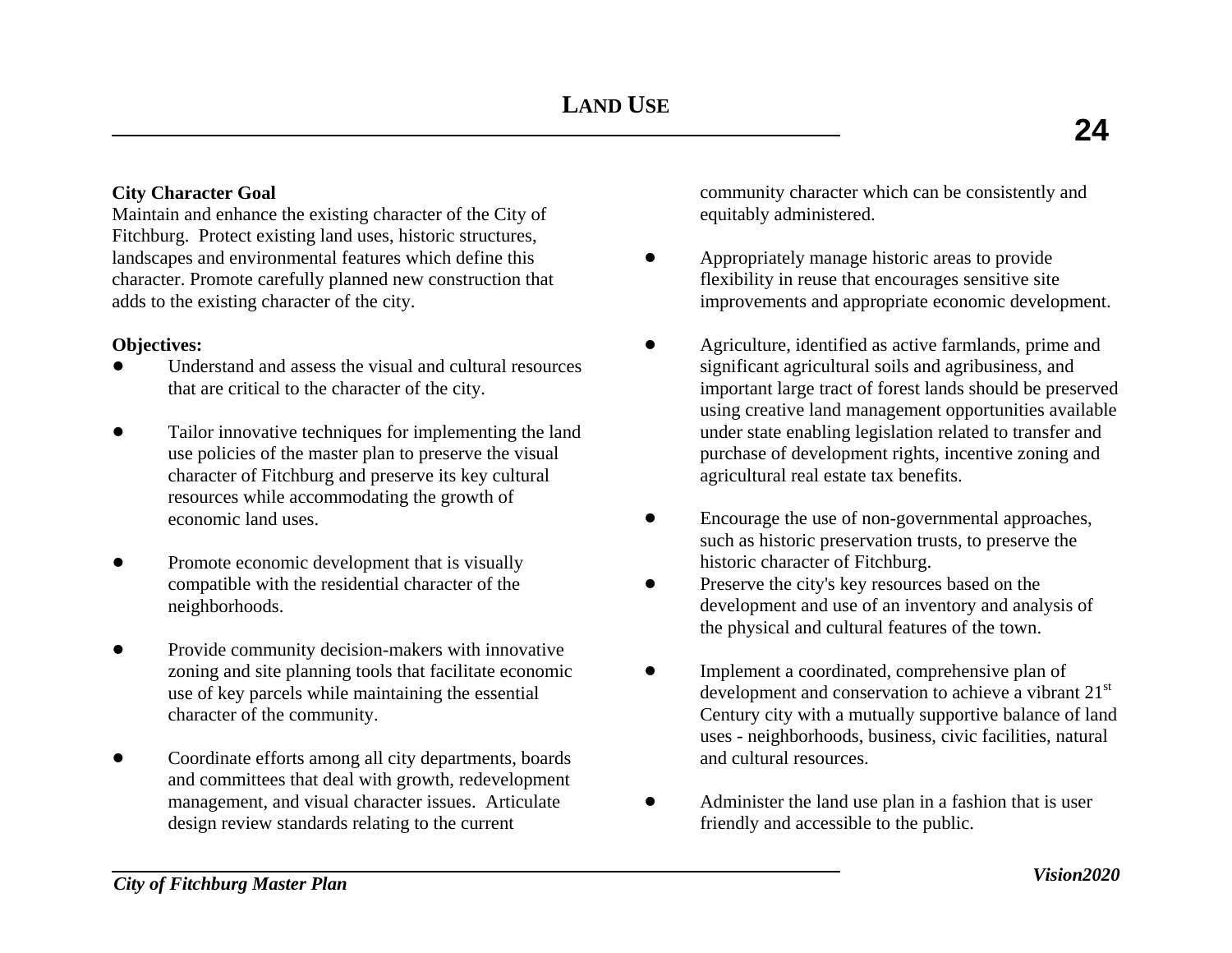- ! Ensure that new development is designed in a manner which is safe, visually appealing, and environmentally sound.
- Take advantage of Fitchburg's natural resources for a sustainable future.
- ! Preserve and enhance the special and unique character of Fitchburg's neighborhoods.

# **LAND USE RECOMMENDATIONS**

- $\bullet$  Allow for Childcare uses by right in all districts in accordance with amendment made to M.G.L., Chapter 40A.
- $\bullet$  Adopt a reasonable site plan review provision to ensure that new development is designed in a manner which is safe, visually appealing, and environmentally sound.
- $\bullet$  Create mandatory design guidelines for:
	- a. commercial development,
	- b. development in historic areas,
	- c. development in rural areas.
- $\bullet$  Form a committee to review zoning to ensure compatibility with existing uses and the goals and objectives of the city. This committee should consider

both the location of different zoning districts, and the uses permitted in each district.

- $\bullet$  Establish standards for drive-up windows and other uses which require special permits to give guidance to special permit granting authorities. Standards would also bolster special permit decisions if appealed.
- $\bullet$  Review zoning of Fitchburg State College, Burbank Hospital, Coolidge Park and Fitchburg Municipal Airport for appropriateness.
- $\bullet$  Amend the landscape requirements for parking lots to achieve better results. Restrict the amount of impervious surface on a lot.
- $\bullet$  Investigate allowing limited commercial development along the southern end of South Street.
- $\bullet$ Require fencing around residential swimming pools.
- $\bullet$  Adopt an adult entertainment ordinance to regulate adult entertainment uses in the city.
- $\bullet$  Increase the maximum height of structures that may be allowed in industrial districts.
- $\bullet$  Reduce the setback requirements for structures not used for human habitation (includes decks, sheds, and carports).